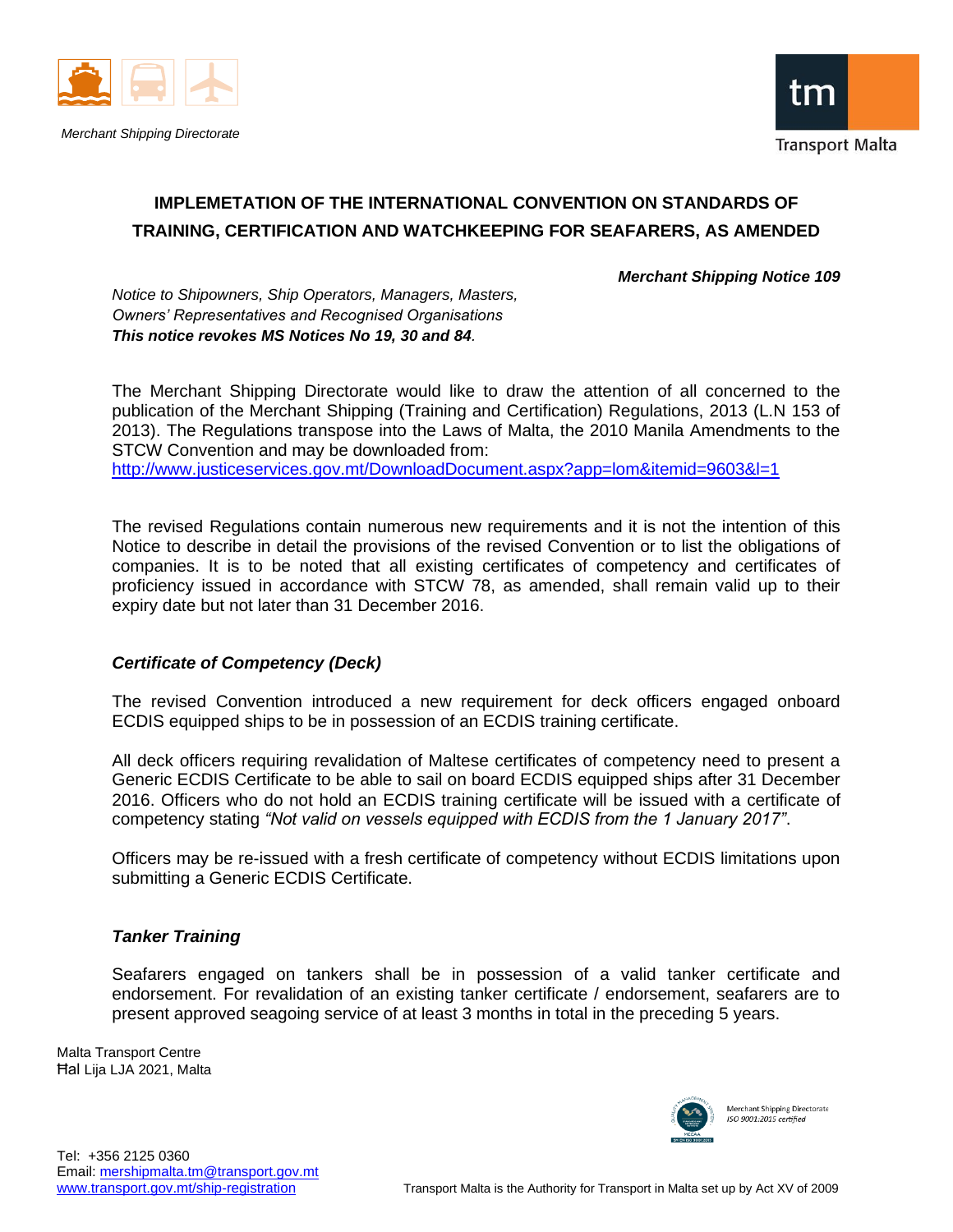



*Merchant Shipping Notice 109 Page 2 of 13*

In order to be issued with a new certificate / endorsement including basic tanker training certificate and advanced tanker training certificate, seafarers shall present the completion certificate issued by a maritime training institution approved by the Directorate, by a Party to the STCW Convention or from a maritime training institution approved by a Party with whom Malta has an undertaking in terms of the STCW Convention.

Moreover, seafarers to be issued with an advanced tanker training certificate shall also submit evidence of 3 months approved seagoing service performed on tankers, whilst in possession of a valid basic tanker training certificate.

Applications for the issue of a Tanker Certificate are to be submitted on the appropriate form [TM/MSD/SCU 019.](https://www.transport.gov.mt/Copy-of-Form-TM-MSD-SCU-019-Application-for-a-Tanker-certificate.doc-f3835)

## *Revalidation Requirements*

For the purpose of revalidating a certificate of competency, continued professional competence as required in terms of STCW I/11 shall be established by:

- 1. approved seagoing service, performing functions appropriate to the certificate held, for a period of at least:
	- 1.1. twelve months in total during the preceding five years, or
	- 1.2. three months in total during the preceding six months immediately prior to revalidating; or
- 2. having performed functions considered to be equivalent in the seagoing service required in paragraph 1.1; or
- 3. passing an approved test; or
- 4. successfully completing an approved training course or courses; or
- 5. having completed approved seagoing service, performing functions appropriate to the certificate held, for a period of not less than three months in a supernumerary capacity, or in a lower officer rank than that for which the certificate held is valid immediately prior to taking up the rank for which it is valid.

Applications for revalidating a certificate of competency, made within 6 months prior to the certificate`s expiry date can be revalidated for 5 years from the original expiry date.

Malta Transport Centre Ħal Lija LJA 2021, Malta

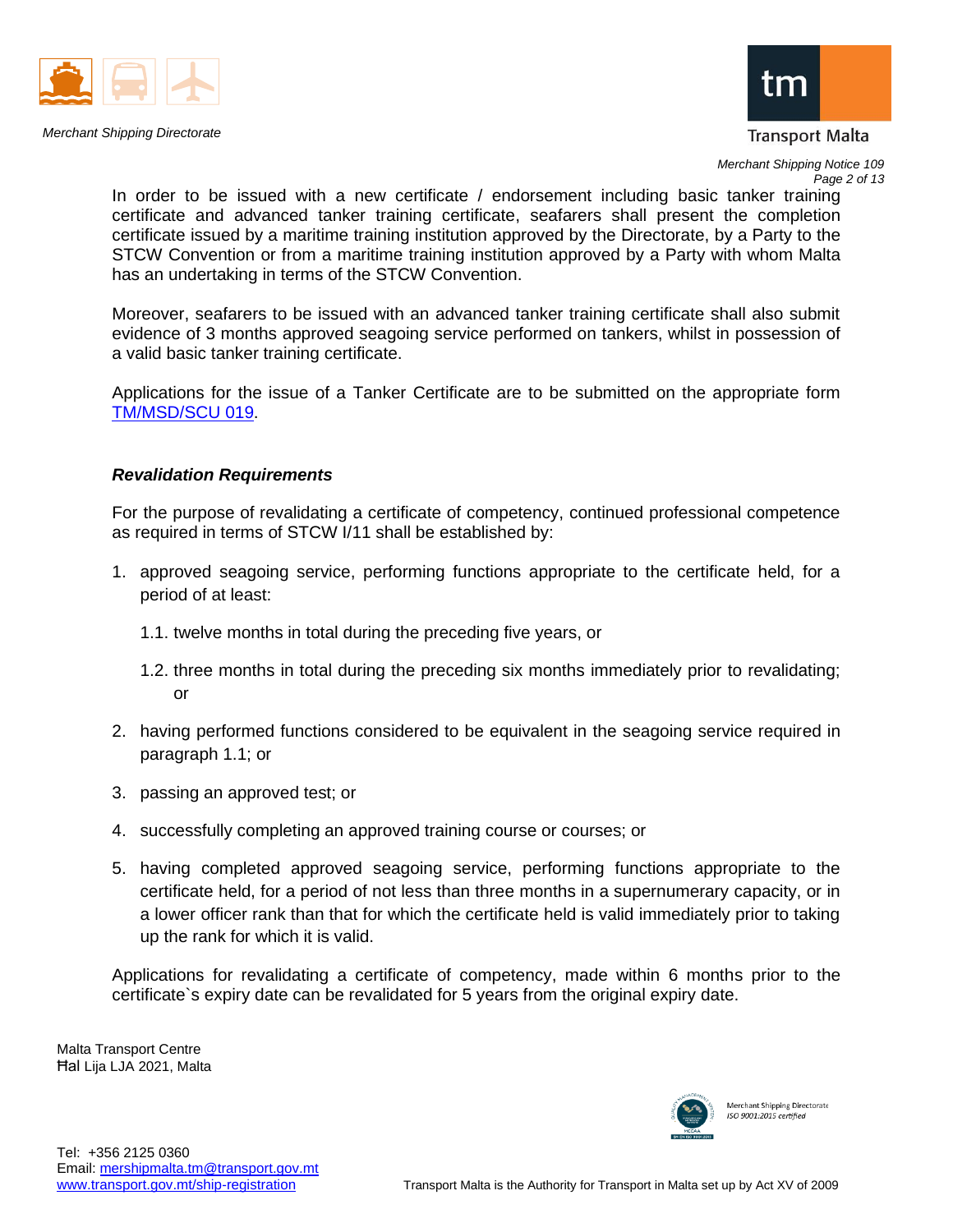



## *Security Related Training*

The revised STCW Convention requires that as from 1 January 2014, all persons employed or engaged onboard ships to which the ISPS Code applies shall be in possession of security related training certification. The 2010 amendments introduce three tiers of security training:

#### *Security Related Familiarization*

All persons engaged in any capacity on ISPS compliant ships shall follow security related familiarisation training before being assigned any shipboard duty. The training may be delivered by the Ship Security Officer or by any other equally qualified person as part of the safety familiarisation training required in terms of the ISM Code.

Documentary evidence should be readily available onboard to show that such training has been conducted.

## *Certificate of Proficiency in Security Awareness*

All seafarers engaged in any capacity onboard an ISPS compliant ship shall be in possession of a Certificate of Proficiency in Security-Awareness.

#### *Certificate of Proficiency in Designated Security Duties*

Seafarers with designated security duties, including anti-piracy and anti-armed-robbery related activities, engaged in any capacity onboard an ISPS compliant ship, shall be in possession of a Certificate of Proficiency in Designated Security Duties.

In order to be issued with a Certificate of Proficiency in Security Awareness or Designated Security Duties an applicant shall meet the standard of competence for certification of proficiency in security awareness or designated security duties as set out in Section A-VI/6, paragraphs 1 to 4 or Section A-VI/6, paragraphs 6 to 8 of the STCW Code.

Applications for the issue of a Certificate of Proficiency in security related training are to be submitted on the appropriate form [TM/MSD/SCU 002.](https://www.transport.gov.mt/Copy-of-Form-TM-MSD-SCU-002-Application-for-a-certificate-of-proficiency-for-Ship-Security-Officers-Security-Awarness.doc-f3827)

Malta Transport Centre Ħal Lija LJA 2021, Malta

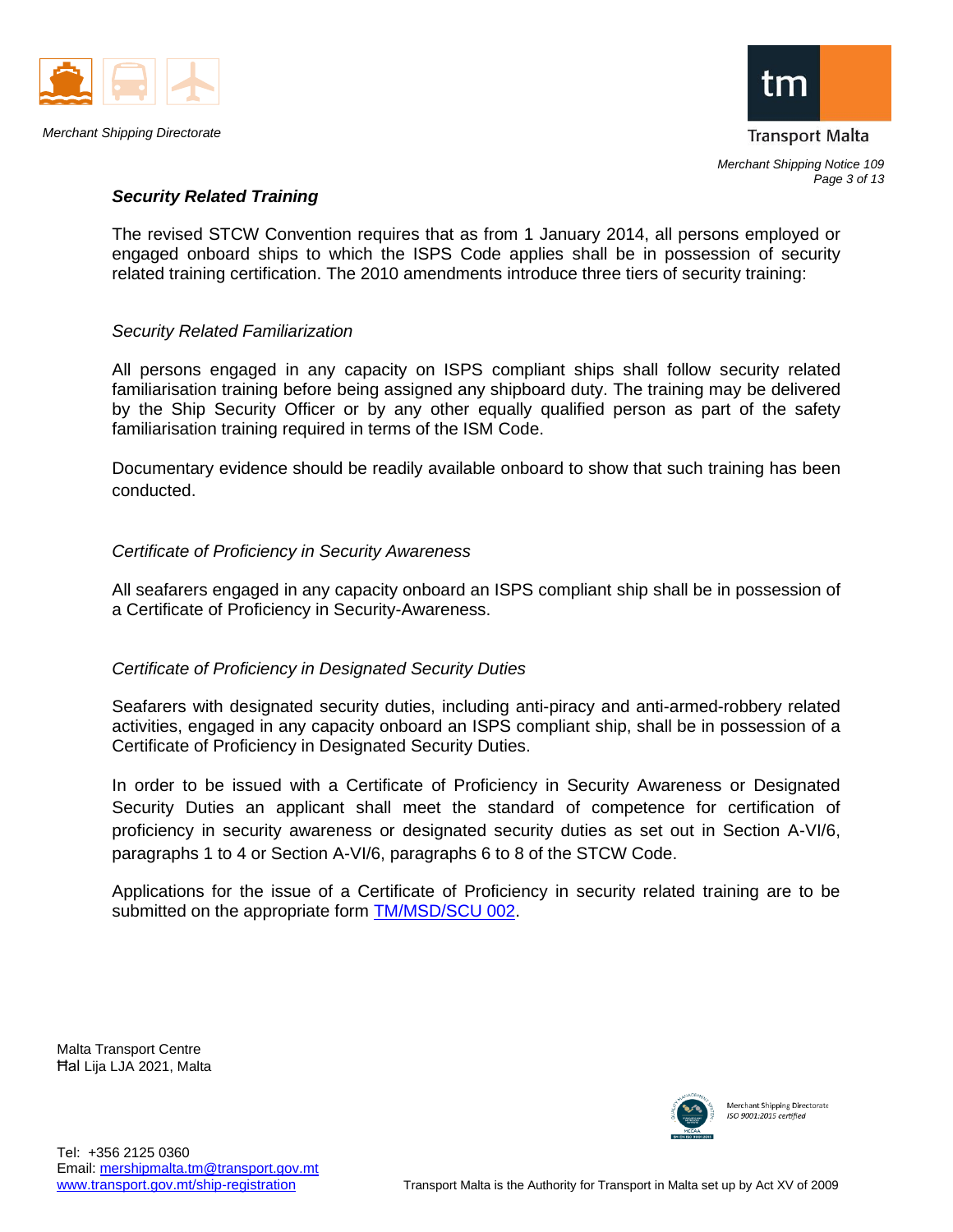



*Merchant Shipping Notice 109 Page 4 of 13*

*Certificate of Proficiency as Ship Security Officer*

The Directorate would like to remind all concerned that Ship Security Officers serving on board ships are required to be in possession of a Certificate of Proficiency issued in accordance with Regulation VI/5 of the STCW Convention.

In order to be issued with a Certificate of Proficiency as Ship Security Officer an applicant shall:

- have approved seagoing service of not less than 12 months or appropriate seagoing service and knowledge of ship operations; and
- meet the standard of competence for certification of proficiency as ship security officer as set out in Section A-VI/5, paragraphs 1 to 4 of the STCW Code.

Applications for the issue of a Certificate of Proficiency are to be submitted on the appropriate form [TM/MSD/SCU 002.](https://www.transport.gov.mt/Copy-of-Form-TM-MSD-SCU-002-Application-for-a-certificate-of-proficiency-for-Ship-Security-Officers-Security-Awarness.doc-f3827)

## *Certificates of Proficiency*

In addition to the certificates of proficiency issued in relation to security related duties, the following certificates of proficiency will be issued to seafarers in possession of valid training certificates issued by a training centre that is approved by the Directorate, by a Party to the STCW Convention or by any training centre that is approved by a Party to the STCW Convention:

#### *Certificate of Proficiency in Basic Safety Training (STCW VI/I)*

All seafarers engaged in any capacity as part of the ship's complement with designated safety or pollution prevention duties shall, before being assigned to any shipboard duties, be in possession of a Certificate of Proficiency in Basic Safety Training.

In order to be issued with a Certificate of Proficiency in Basic Safety Training an applicant shall receive safety familiarization and basic training or instruction in accordance with Section A-VI/1 of the STCW Code and shall meet the appropriate standard of competence specified therein.

Applications for the issue of a Certificate of Proficiency are to be submitted on the appropriate form [TM/MSD/SCU 020.](https://www.transport.gov.mt/Copy-of-Form-TM-MSD-SCU-020-Application-for-a-certificate-of-proficiency-in-Basic-Safety-Training.doc-f3836)

Malta Transport Centre Ħal Lija LJA 2021, Malta

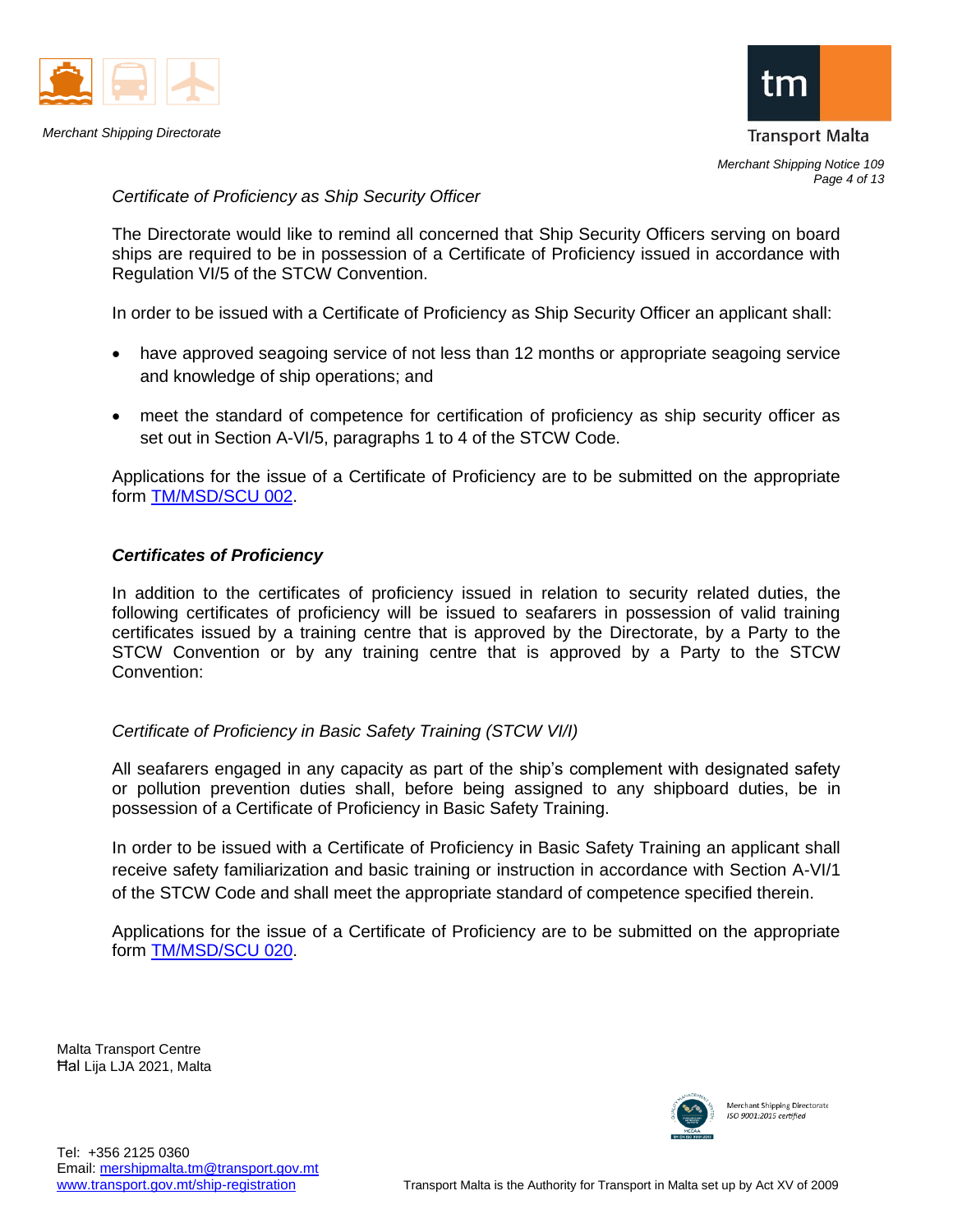



**Transport Malta** 

*Merchant Shipping Notice 109 Page 5 of 13*

*Certificate of Proficiency in Survival Craft and Rescue Boats other than Fast Rescue Boats (STCW VI/2-1)*

Every candidate for a Certificate of Proficiency in Survival Craft and Rescue Boats other than Fast Rescue Boats shall be required to demonstrate competence to undertake the tasks, duties and responsibilities listed in column 1 of table A-VI/2-1 of the STCW Code.

In order to be issued with a Certificate of Proficiency in PSCRB an applicant must:

- be not less than 18 years of age;
- have approved seagoing service of not less than 12 months or have attended an approved training course and have approved seagoing service of not less than 6 months; and
- meet the standard of competence for certificates of proficiency in survival craft and rescue boats, set out in section A-VI/2 paragraph 1-4 of the STCW Code.

Applications for the issue of a Certificate of Proficiency are to be submitted on the appropriate form [TM/MSD/SCU 021.](https://www.transport.gov.mt/Copy-of-Form-TM-MSD-SCU-021-Application-for-a-certificate-of-proficiency-in-PSCRB-and-Fast-Rescue-Boats.doc-f3837)

# *Certificate of Proficiency in Fast Rescue Boats (STCW VI/2-2)*

Every candidate for a Certificate of Proficiency in Fast Rescue Boats shall be required to demonstrate competence to undertake the tasks, duties and responsibilities listed in column 1 of table A-VI/2-2 of the STCW Code.

In order to be issued with a Certificate of Proficiency in Fast Rescue Boats an applicant must:

- be the holder of a certificate of proficiency in survival craft and rescue boats other than fast rescue boats;
- have attended an approved training course; and
- meet the standard of competence for certificates of proficiency in fast rescue boats, set out in section A-VI/2 paragraph 7-10 of the STCW Code.

Applications for the issue of a Certificate of Proficiency are to be submitted on the appropriate form [TM/MSD/SCU 021.](https://www.transport.gov.mt/Copy-of-Form-TM-MSD-SCU-021-Application-for-a-certificate-of-proficiency-in-PSCRB-and-Fast-Rescue-Boats.doc-f3837)

Malta Transport Centre Ħal Lija LJA 2021, Malta

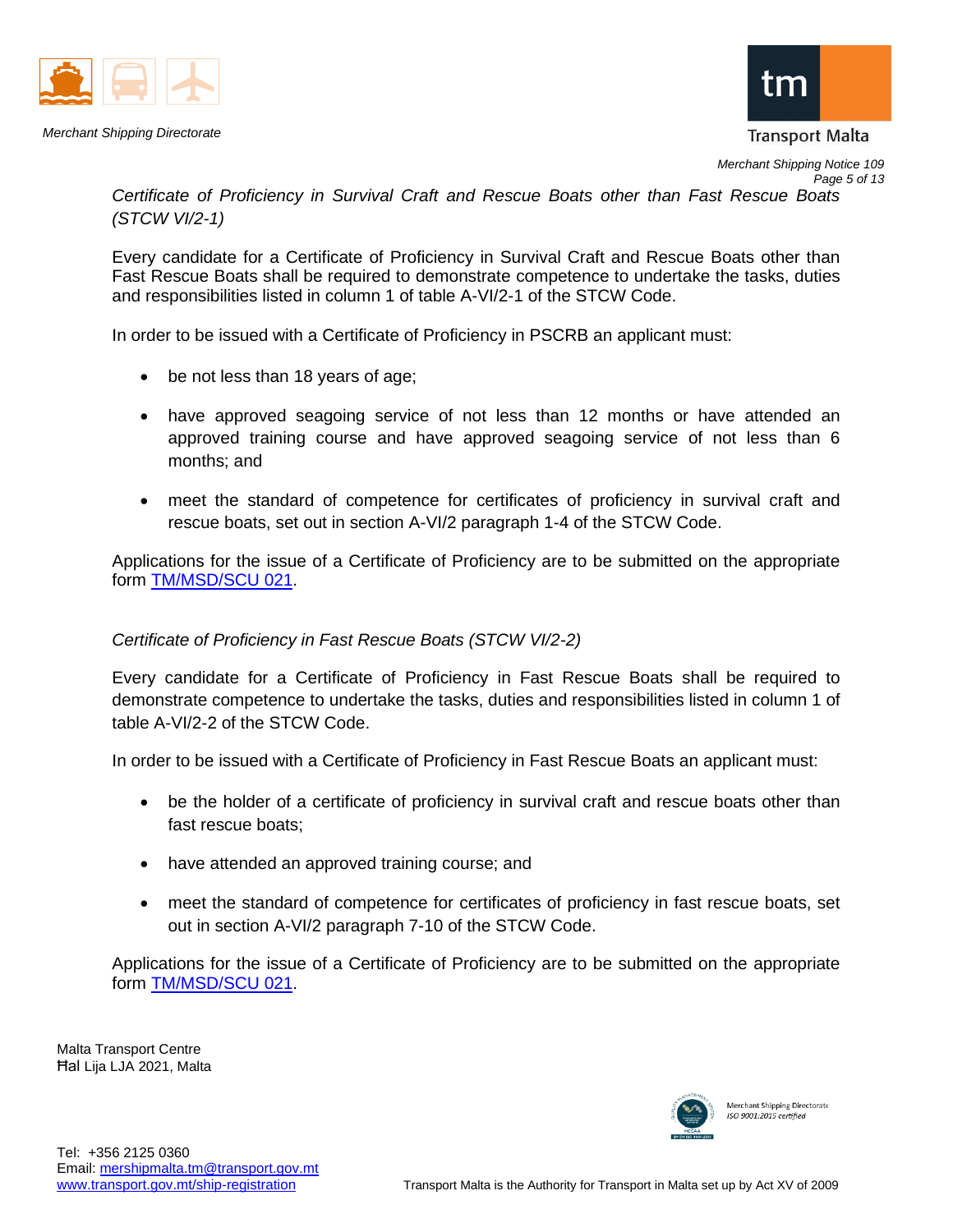



*Page 6 of 13*

# *Certificate of Proficiency in Advanced Fire Fighting (STCW VI/3)*

Seafarers designated with fire-fighting operations shall have successfully completed advanced training in fire fighting techniques with particular emphasis on organisation tactics and command, in accordance with the provisions of Section A-VI/3, paragraphs 1-4 of the STCW Code.

Applications for the issue of a Certificate of Proficiency are to be submitted on the appropriate form [TM/MSD/SCU 027.](https://www.transport.gov.mt/Copy-of-Form-TM-MSD-SCU-027-Application-for-a-certificate-of-proficiency-in-Advanced-Fire-Fighting.doc-f3841)

#### *Certificate of Proficiency in Medical First Aid (STCW VI/4-1)*

Seafarers designated with Medical First Aid duties shall meet the standard of competence in Medical First Aid specified in Section A-VI/4, paragraphs 1-3 of the STCW Code.

Applications for the issue of a Certificate of Proficiency are to be submitted on the appropriate form [TM/MSD/SCU 023.](https://www.transport.gov.mt/Copy-of-Form-TM-MSD-SCU-023-Application-for-a-certificate-of-proficiency-in-Medical-First-Aid-and-Medical-Care.doc-f3838)

#### *Certificate of Proficiency in Medical Care (STCW VI/4-2)*

Seafarers designated with Medical Care duties shall meet the standard of competence in Medical Care on board ships specified in Section A-VI/4, paragraphs 4-6 of the STCW Code.

Applications for the issue of a Certificate of Proficiency are to be submitted on the appropriate form [TM/MSD/SCU 023.](https://www.transport.gov.mt/Copy-of-Form-TM-MSD-SCU-023-Application-for-a-certificate-of-proficiency-in-Medical-First-Aid-and-Medical-Care.doc-f3838)

#### *Recognition of Certificates of Proficiency*

This Administration will recognise Certificates of Proficiency issued by either:

- 1. a Party to the STCW Convention; or
- 2. a Maritime Training Centre approved by a Party to the STCW Convention.

Persons who are not in possession of a Certificate of Proficiency issued by any of the above, may apply to this Administration for the issuance of the relevant certificate.

Malta Transport Centre Ħal Lija LJA 2021, Malta

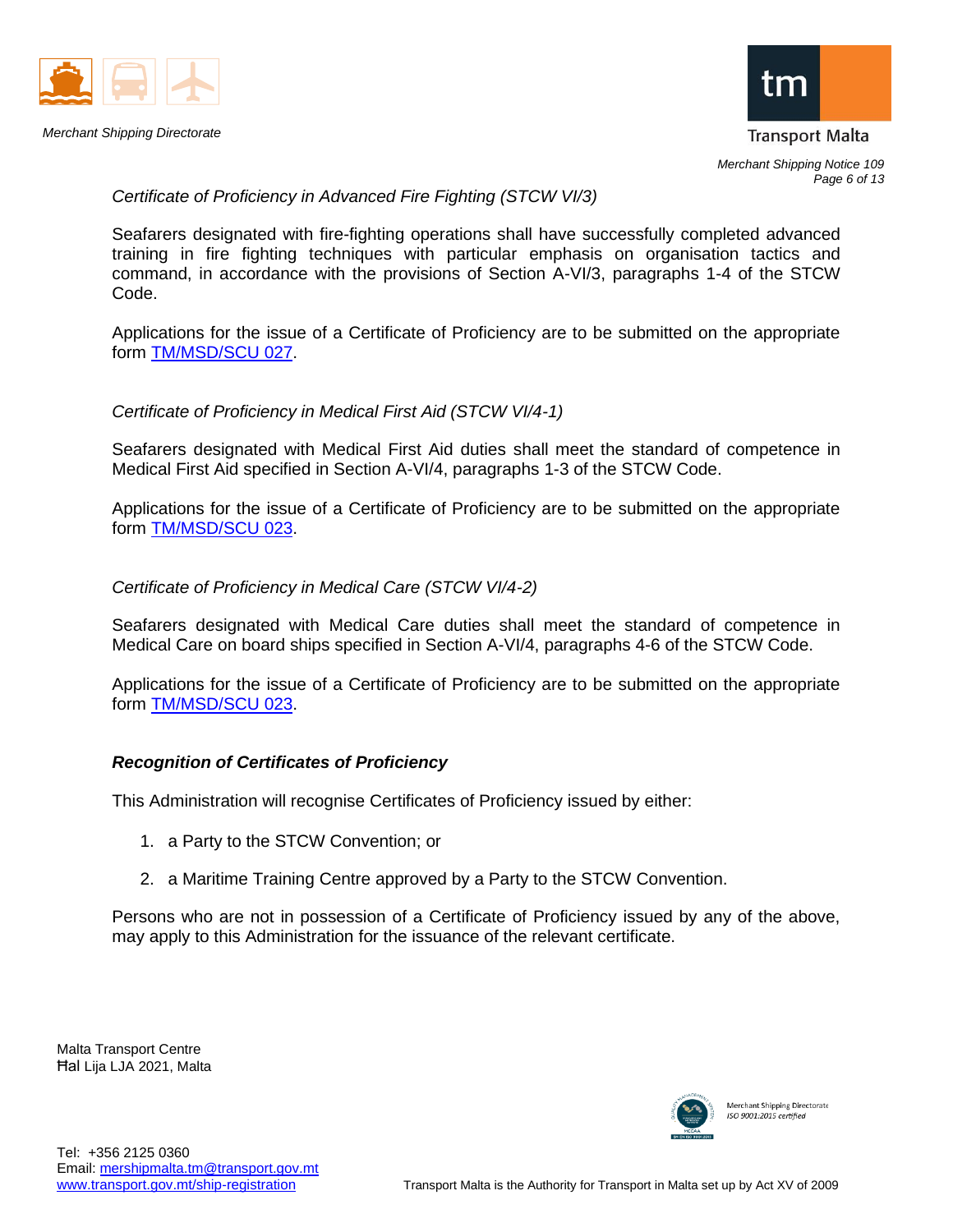



## *Refresher Training Requirements*

The 2010 Amendments to the STCW Convention introduced the requirement to undertake refresher training in respect of Certificates of Proficiency.

To this effect, seafarers in possession of any of the above mentioned certificates of proficiency shall provide documentary evidence every 5 years of having maintained the prescribed standard of competence to undertake the tasks duties and responsibilities specified in the above mentioned tables. The Administration may accept documentary evidence of approved on board training and experience, as proof of refresher training.

Seafarers submitting their certificate of competency for revalidation after 1 January 2017 will be required to submit documentary evidence of having completed approved refresher training.

## *Watch Ratings Certification*

All ratings forming part of a navigational or an engineering watch shall be duly certified as meeting the minimum standard of competence specified in the relative Sections A-II/4 and A-III/4 of the STCW Code.

Any rating required to be issued with a watch rating certificate, may be assessed by the master or the chief engineer, as appropriate and issued on board with a *provisional* watch rating certificate. These documents will be valid for 6 months from the date of issue. After issue, the master should arrange, directly or through the operators, for a copy of the provisional certificate to be sent to the Administration.

In order to be issued with a Deck or Engine Watch Rating Certificate an applicant must:

- be 16 years of age;
- have completed:
	- approved seagoing service including not less than 6 months of training and experience, or
	- special training either pre-sea or on board ship including an approved period of seagoing service which shall not be less than 2 months; and
- meet the standard of competence specified in section A-II/4 or A-III/4 of the STCW Code.

Malta Transport Centre Ħal Lija LJA 2021, Malta

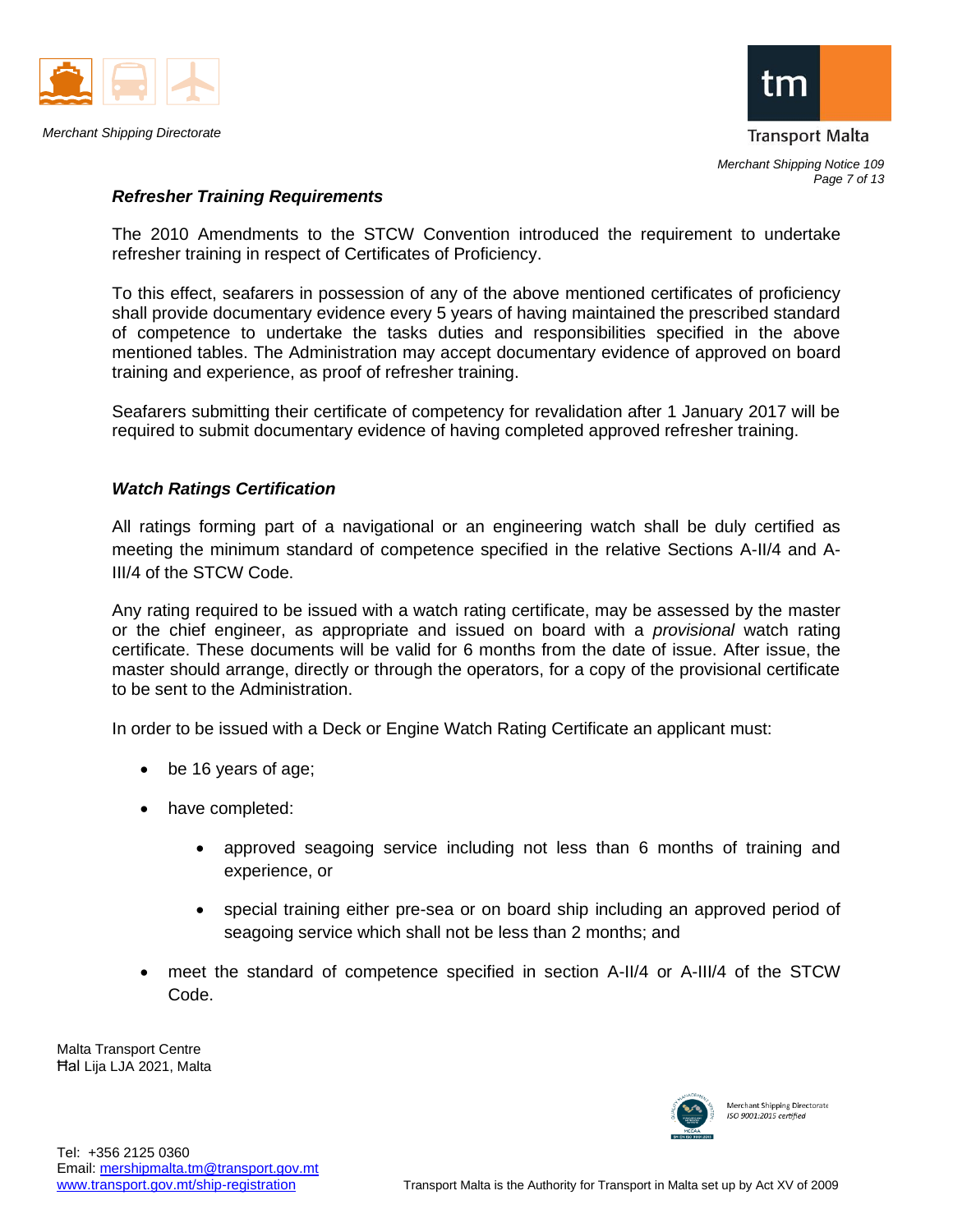



*Merchant Shipping Notice 109*

This Administration will recognise Watch Rating Certificates issued by other administrations that are Party to the STCW Convention, for service onboard Maltese ships. Persons who are not in possession of a Watch Rating Certificate may apply to this Administration to be issued with a certificate.

Applications for the issue of a Watch Rating Certificate are to be submitted on the appropriate form [TM/MSD/SCU 007.](https://www.transport.gov.mt/Copy-of-Form-TM-MSD-SCU-007-Application-for-a-Rating-Certificate.doc-f3831)

## *Electro-Technical Ratings*

Regulation III/7 of the revised Convention requires that every Electro-Technical Rating serving on a seagoing ship powered by main propulsion machinery of 750 kW propulsion power or more, shall be duly certified as meeting the minimum standard of competence specified in the relative Section A-III/7 of the STCW Code.

Any Electro-Technical Rating required to be issued with a certificate, to comply with this requirement, may be assessed by the chief engineer as appropriate and issued on board with a provisional electro-technical rating certificate. A provisional electro-technical rating certificate shall be valid for 12 months from the date of issue. After issue, the master should arrange, directly or through the operators, for a copy of the provisional certificate to be sent to the Administration.

In order to be issued with an Electro-Technical Rating Certificate an applicant must:

- be 18 years of age;
- have completed:

(i) Approved seagoing service including not less than 12 months of training and experience, or

(ii) Completed approved training pre-sea or on board ship including an approved period of seagoing service which shall not be less than 6 months; and

• meet the standard of competence specified in section A-III/7 of the STCW Code.

This Administration will recognise Electro-Technical Rating Certificates issued by other administrations that are Party to the STCW Convention for service onboard Maltese ships. Persons who are not in possession of an Electro-Technical Rating Certificate may apply to this Administration to be issued with a certificate.

Malta Transport Centre Ħal Lija LJA 2021, Malta

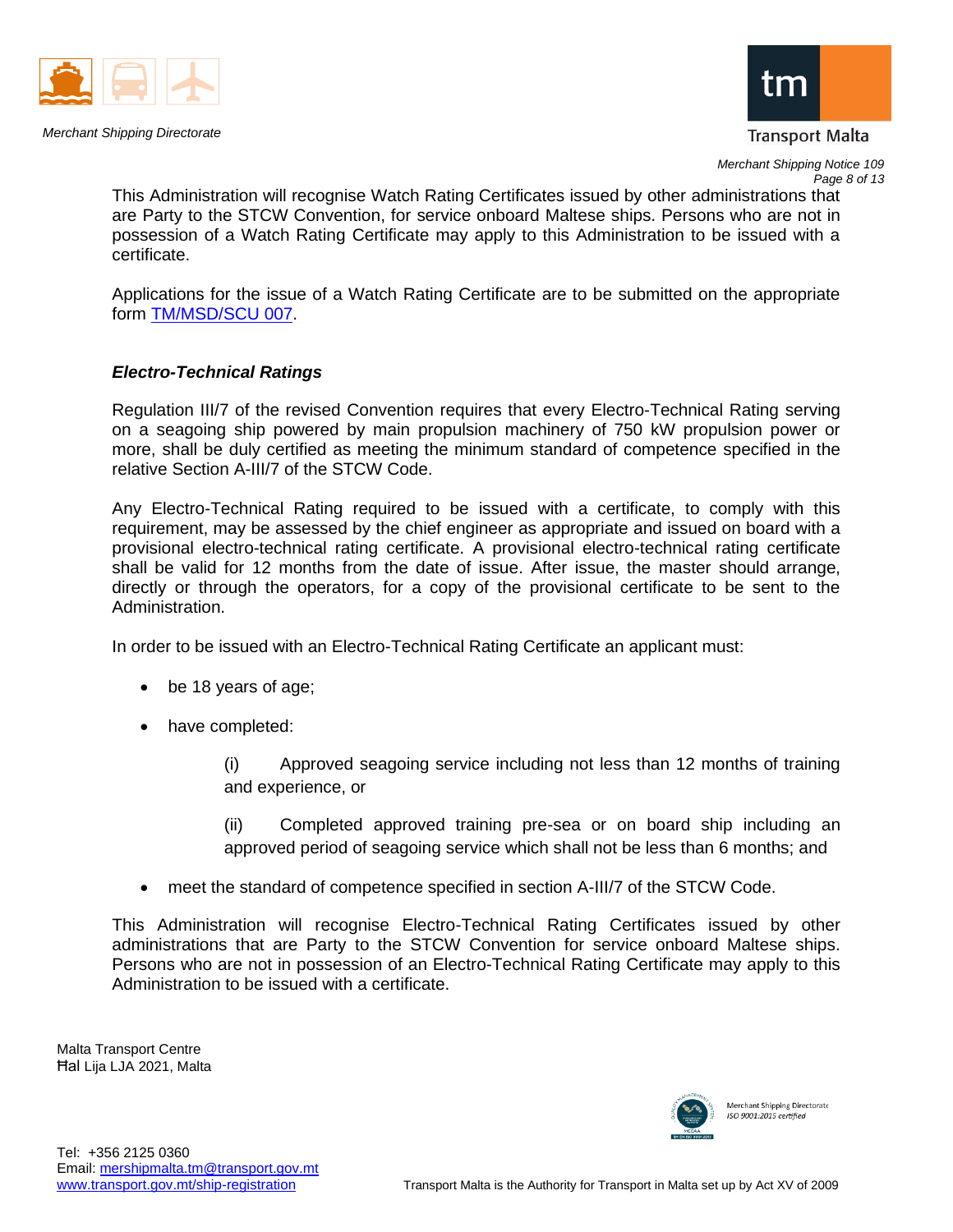



**Transport Malta** 

*Merchant Shipping Notice 109 Page 9 of 13*

Applications for the issue of an Electro-Technical Rating Certificate are to be submitted on the appropriate form [TM/MSD/SCU 007.](https://www.transport.gov.mt/Copy-of-Form-TM-MSD-SCU-007-Application-for-a-Rating-Certificate.doc-f3831)

## *Able Seafarer certification*

The 2010 amendments to the STCW Convention have introduced minimum requirements for certification of ratings as Able Seafarer Deck and Able Seafarer Engine. These new competences were previously regulated by ILO Able Seamen Convention 1946. This Administration will continue to recognise A.B. Certificates issued prior to the entry into force of the 2010 amendments until the 31 December 2016.

# *Conversion of A.B. Certificates into Able Seafarer Certificates*

A.B. Certificates can be converted into Able Seafarer certificates by submitting the following to the Directorate:

- Duly filled application form [TM/MSD/SCU 024](https://www.transport.gov.mt/Copy-of-Form-TM-MSD-SCU-024-Application-for-certification-of-ratings-as-Able-Seafarer.doc-f3839)
- A.B. Certificate issued prior to the 2010 Amendments
- Proof of Identification showing personal details of applicant as per those entered on the application form (passport, identity card or seaman's book)
- Passport size photograph in full colour
- Basic Courses as per Regulation VI/1
- PSCRB Certificate as per Regulation VI/2 (applicable for Able Seafarer Deck certificate)
- Documentary evidence of 12 months approved seagoing service in the previous 5 years
- Declaration by Master or Chief Engineer attesting where the seagoing service was performed (Deck or Engine)
- Medical Fitness Certificate (ILO/IMO)
- Relative fee

Malta Transport Centre Ħal Lija LJA 2021, Malta

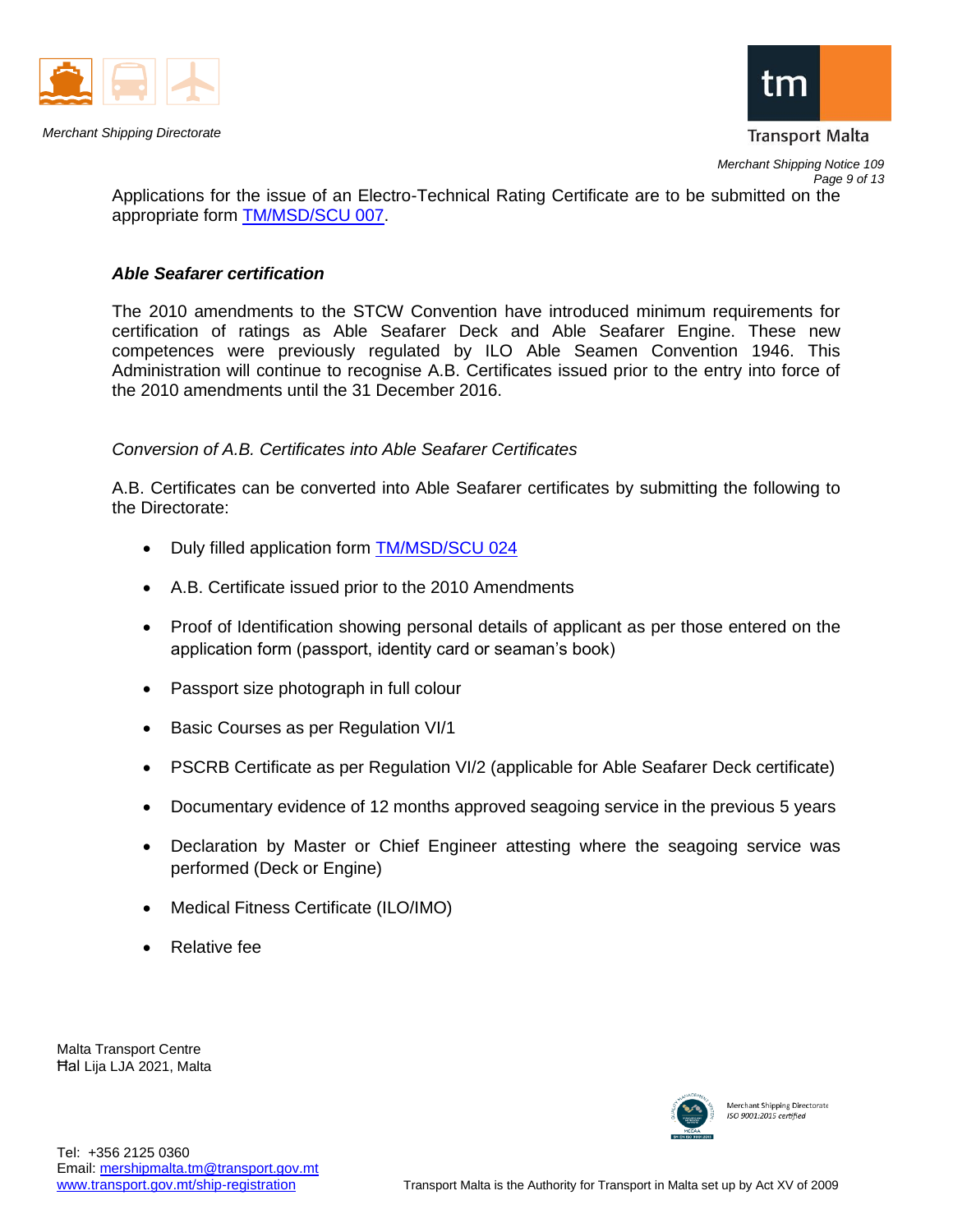

*Merchant Shipping Directorate*



*Merchant Shipping Notice 109 Page 10 of 13*

*Requirements for the issue of an Able Seafarer Deck Certificate* 

In order to be issued with an Able Seafarer Deck Certificate an applicant must:

- be 18 years of age;
- meet the requirements for certification as a rating forming part of a navigational watch;
- while qualified to serve as a rating forming part of a navigational watch have approved seagoing service in the deck department of:
	- not less than 18 months, or
	- not less than 12 months and have completed approved training; and
- meet the standard of competence specified in section A-II/5 of the STCW Code

This Administration will recognise Able Seafarer Deck Certificates issued by other administrations that are Party to the STCW Convention. Persons who are not in possession of an Able Seafarer Deck Certificate may apply to this Administration to be issued with a certificate.

Applications for the issue of an Able Seafarer Deck Certificate are to be submitted on the appropriate form [TM/MSD/SCU 024.](https://www.transport.gov.mt/Copy-of-Form-TM-MSD-SCU-024-Application-for-certification-of-ratings-as-Able-Seafarer.doc-f3839)

#### *Requirements for the issue of an Able Seafarer Engine Certificate*

In order to be issued with an Able Seafarer Engine Certificate an applicant must:

- be 18 years of age;
- meet the requirements for certification as a rating forming part of an engineering watch;
- while qualified to serve as a rating forming part of an engineering watch have approved seagoing service in the engine department of:
	- not less than 12 months, or
	- not less than 6 months and have completed approved training; and
- meet the standard of competence specified in section A-III/5 of the STCW Code

Malta Transport Centre Ħal Lija LJA 2021, Malta

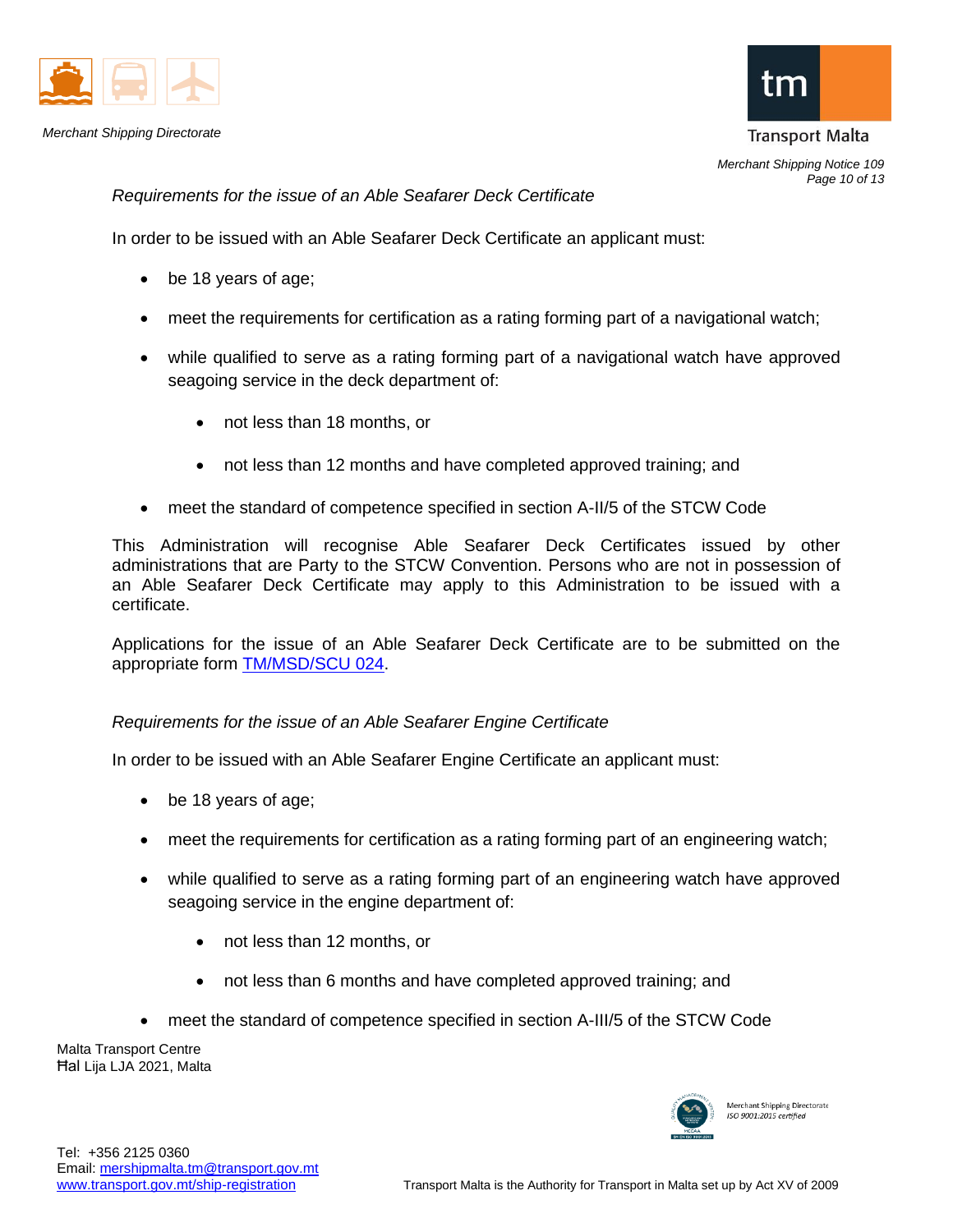



*Merchant Shipping Notice 109 Page 11 of 13*

This Administration will recognise Able Seafarer Engine Certificates issued by other administrations that are Party to the STCW Convention. Persons who are not in possession of an Able Seafarer Engine Certificate may apply to this Administration to be issued with a certificate.

Applications for the issue of an Able Seafarer Engine Certificate are to be submitted on the appropriate form [TM/MSD/SCU 024.](https://www.transport.gov.mt/Copy-of-Form-TM-MSD-SCU-024-Application-for-certification-of-ratings-as-Able-Seafarer.doc-f3839)

## *Efficient deck hand certification*

The Merchant Shipping (Training and Certification) Regulations, 2013 have incorporated the Efficient Deck Hand certification, previously regulated by the Merchant Shipping (A.B. and EDH Certificates) Regulations, 2001.

## *Requirements for the issue of an Efficient Deck Hand Certificate*

In order to be issued with an Efficient Deck Hand Certificate an applicant must:

- be 17 years of age;
- is in possession of valid Basic Courses as per Regulation VI/1;
- has obtained a navigational watch rating certificate or holds a steering certificate;
- has obtained a 12 month period of approved sea going service in the deck department; and
- meets the standard of competence as per the Third Schedule of the Merchant Shipping (Training and Certification) Regulations, 2013

This Administration will recognise Efficient Deck Hand Certificates issued by other administrations that are Party to the STCW Convention. Persons who are not in possession of an Efficient Deck Hand Certificate may apply to this Administration to be issued with a certificate.

Applications for the issue of an Efficient Deck Hand Certificate are to be submitted on the appropriate form [TM/MSD/SCU 025.](https://www.transport.gov.mt/Form-TM-MSD-SCU-025-Application-for-an-Efficient-Deck-Hand-Certificate.doc-f6280)

Malta Transport Centre Ħal Lija LJA 2021, Malta

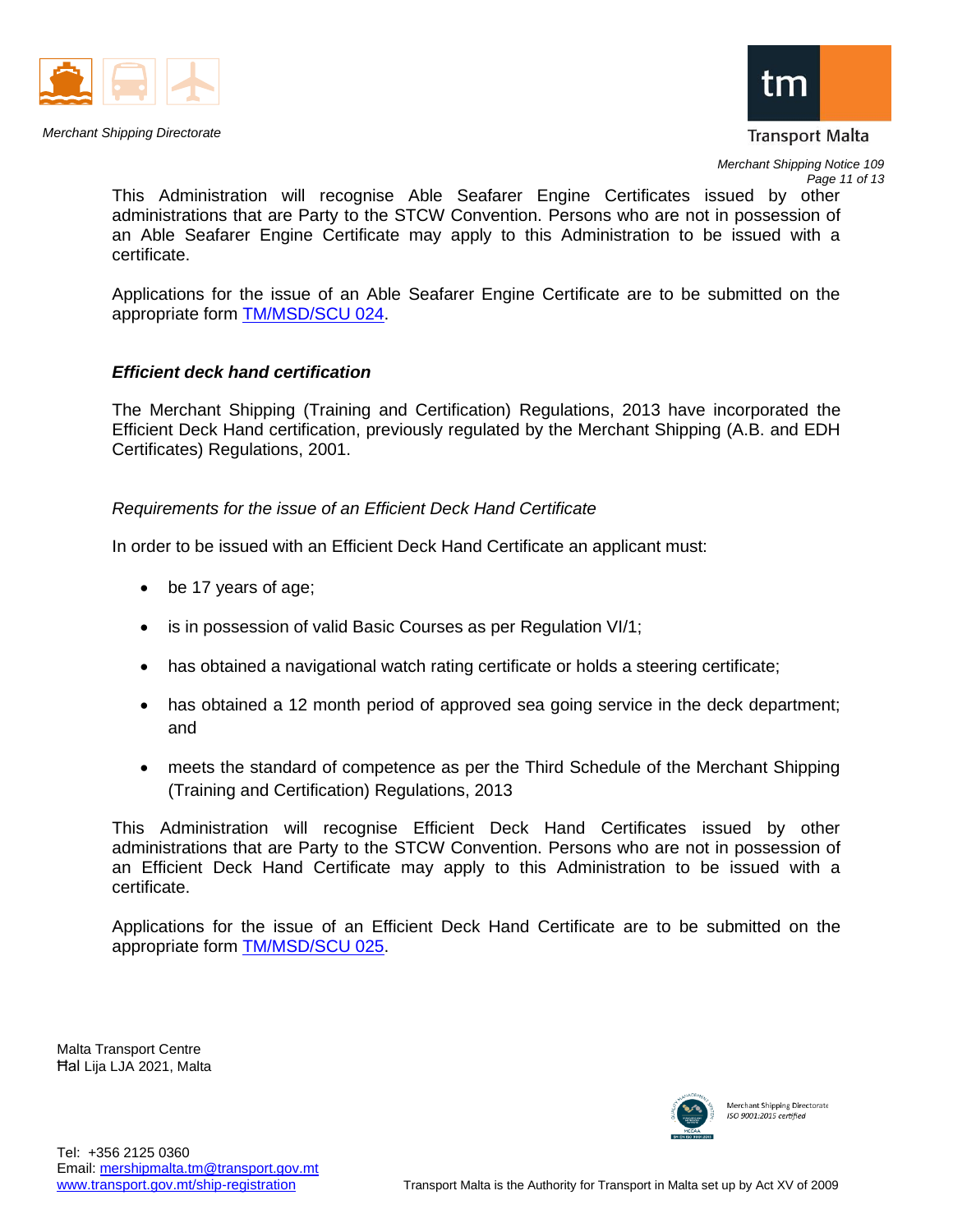



*Merchant Shipping Notice 109 Page 12 of 13*

## *Responsibilities of companies*

Regulation I/14 requires companies (ship-owners, ship operators and managers and bareboat charterers) should ensure that:

- 1. each seafarer assigned to any of its ships holds an appropriate certificate in accordance with the provisions of the Convention and as established by the Administration;
- 2. its ships are manned in compliance with the applicable safe manning requirements of the Administration;
- 3. seafarers assigned to any of its ships have received refresher and updating training as required by the Convention;
- 4. documentation and data relevant to all seafarers employed on its ships are maintained and readily accessible, and include, without being limited to, documentation and data on their experience, training, medical fitness and competency in assigned duties;
- 5. seafarers, on being assigned to any of its ships, are familiarized with their specific duties and with all ship arrangements, installations, equipment, procedures and ship characteristics that are relevant to their routine or emergency duties;
- 6. the ship`s complement can effectively coordinate their activities in an emergency situation and in performing functions vital to safety, security and to the prevention or mitigation of pollution; and
- 7. at all times on board its ships there shall be effective oral communication in accordance with chapter V, regulation 14, paragraphs 3 and 4 of the International Convention for the Safety of Life at Sea, 1974 (SOLAS), as amended.

# *Drug and Alcohol Policy*

Reg.VIII-1 of the revised STCW Convention sets a blood alcohol limit of 0.05% and a limit of 0.25 mg/l alcohol in the breath. These limits apply to masters, officers and other seafarers whilst on duty and for all seafarers who by the nature or terms of their engagement or employment might be required to take action in cases of emergency. The abuse of drugs is strictly prohibited. Prescription and non-prescription medicines should always be used with caution.

Malta Transport Centre Ħal Lija LJA 2021, Malta